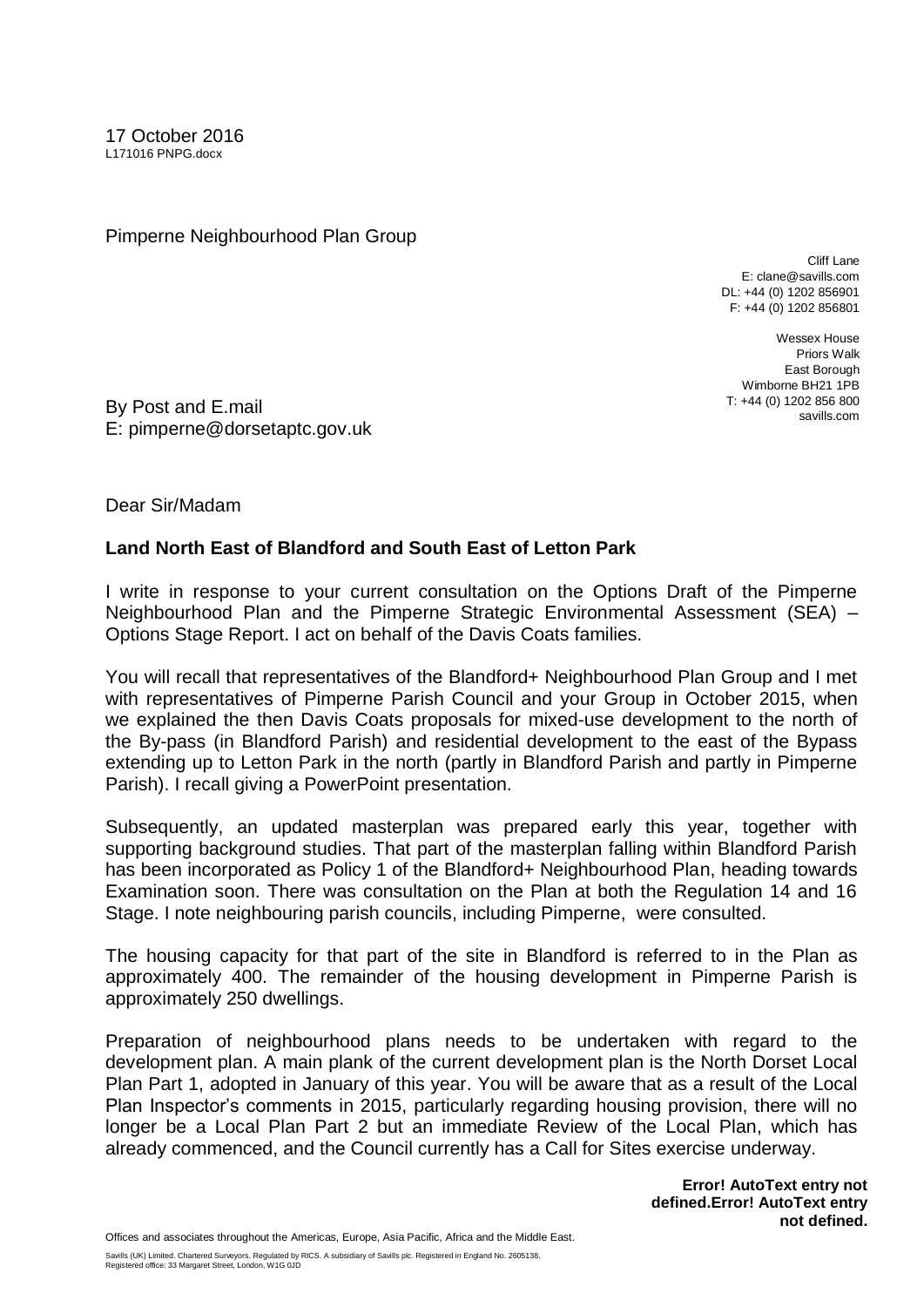

The review of the Local Plan is, "*primarily in order to address the issues that arise from the Strategic Housing Market Assessment (SHMA) for local planning authorities in Eastern Dorset*" (Inspector's Final Report, p.6). In preparing for their Local Plan Part 1, North Dorset District Council had relied on outdated evidence (Housing Need and Demand report, June 2008), and not on the latest SHMA published in August 2015 (by GL Hearn).

The Eastern Dorset 2015 SHMA (North Dorset Summary, August 2015, GL Hearn) makes it clear that:

- *"Housing delivery in North Dorset has been below the housing target over the period 2006-2013, delivering only 73% of the housing target over this period"* (compared to 95% across Eastern Dorset as a whole);
- *"The housing market in North Dorset (as with all of the HMA authorities) has seen strong and steady increase in house prices and increasing affordability pressures through the pre-recession decade"*;
- The objectively assessed housing need in North Dorset is 330 dwellings per annum for the period 2013-2033 (6,600 new homes).

The current housing provision in the Local Plan Part 1 is 285 dwellings per annum over the period 2011-2031 (5,700 new homes), which means that there is an additional requirement for **900 dwellings** above current planned rates.

As it embarks on its Local Plan Review, North Dorset District Council is therefore faced with a significantly higher housing target and worsening housing affordability for its residents: it cannot afford to overlook any sustainable site with potential for housing development, if it is to meet its housing needs. Equally, neighbourhood plans need to assist, as the Blandford+ Neighbourhood Plan is doing

Notwithstanding, Policy 1 of the Blandford+ Neighbourhood Plan, my clients will also be submitting their proposals contained in their Masterplan to North Dorset as part of its Call for Sites exercise. I have also been asked to make representations on Pimperne's Neighbourhood Plan process, firstly flagging Policy 1 of the Blandford+ Neighbourhood Plan, the fact that our masterplan will be submitted to North Dorset next week before their Call for Sites deadline of 21 October and secondly making specific representations on your two consultations.

The first thing to point out is that your SEA appraises your current draft plan and its use of the North Dorset's Local Plan as a starting point. Planning exists in a dynamic environment. Going forward there are three plans in various stages of preparation which affect my clients' land. (The Blandford+ NP, the North Dorset's Review of its Local Plan and your own emerging Plan). I believe your draft Plan needs to have better regard to these other Plans. It cannot be prepared in a vacuum. Dialogue is needed between the three plan-making bodies. As backdrop to this, all three bodies also need to be aware of the housing crisis that currently faces this country and this government's determination to significantly improve the level of housing supply. (See the NPPF)